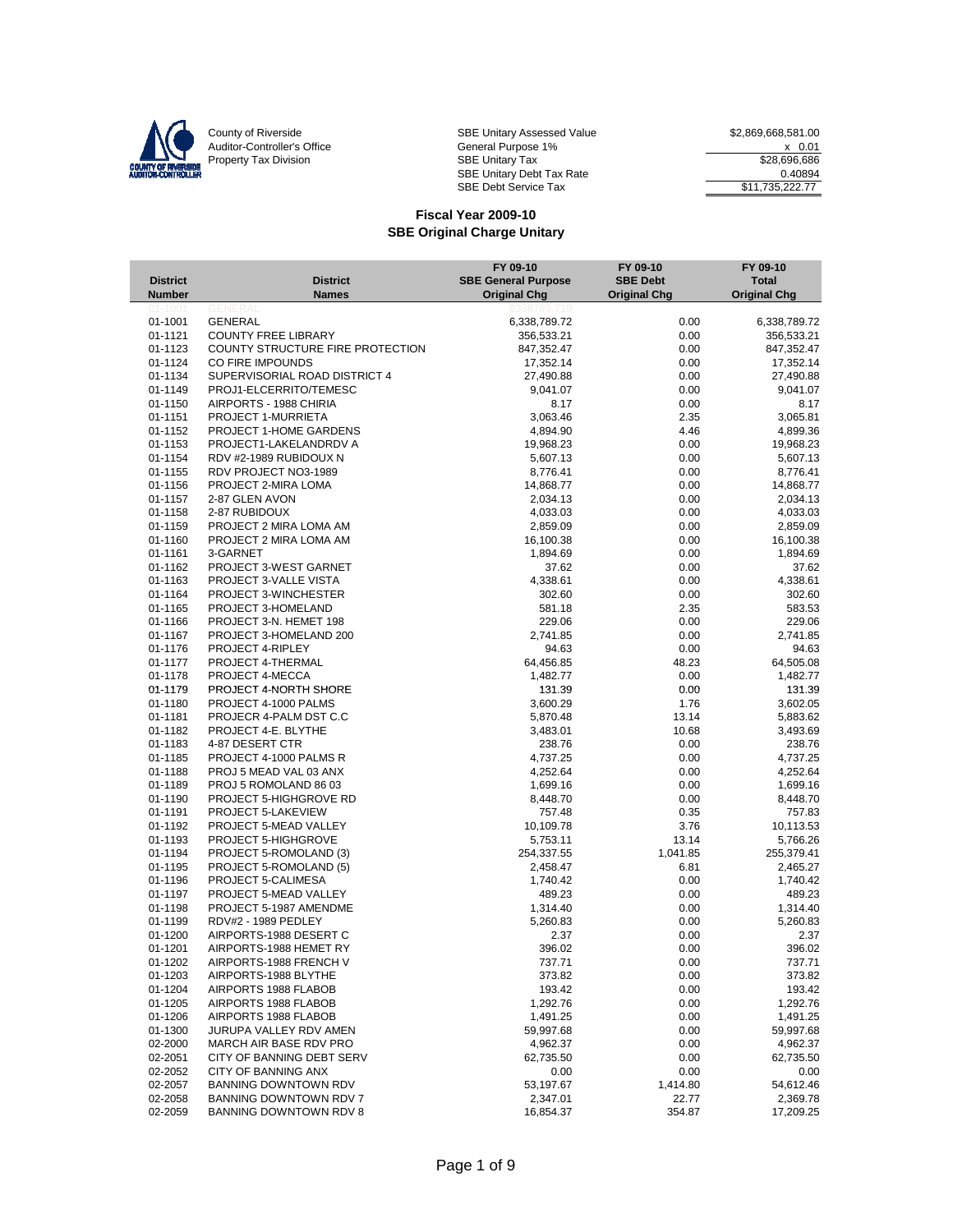

|                    |                                               | FY 09-10                   | FY 09-10            | FY 09-10             |
|--------------------|-----------------------------------------------|----------------------------|---------------------|----------------------|
| <b>District</b>    | <b>District</b>                               | <b>SBE General Purpose</b> | <b>SBE Debt</b>     | <b>Total</b>         |
| <b>Number</b>      | <b>Names</b>                                  | <b>Original Chg</b>        | <b>Original Chg</b> | <b>Original Chg</b>  |
| 01-100             |                                               |                            |                     |                      |
| 02-2060            | <b>BANNING MIDWAY RDV</b>                     | 1,332.97                   | 0.00                | 1,332.97             |
| 02-2061            | BANNING DOWN/MID 03 AN                        | 6,549.88                   | 0.00                | 6,549.88             |
| 02-2101            | <b>CITY OF BEAUMONT</b>                       | 0.00                       | 0.00                | 0.00<br>48,876.98    |
| 02-2102<br>02-2103 | CITY OF BEAUMONT ANX<br>BEAUMONT RDV PROJ     | 48,876.98<br>11,533.02     | 0.00<br>0.00        | 11,533.02            |
|                    |                                               |                            |                     |                      |
| 02-2151<br>02-2152 | CITY OF BLYTHE DEBT SERV<br>CITY OF BLTHE ANX | 0.00                       | 0.00<br>0.00        | 0.00                 |
| 02-2153            | BLYTHE RDV #1                                 | 61,026.85                  |                     | 61,026.85            |
| 02-2154            | BLYTHE RDV AMND #1                            | 4,265.99<br>3,113.56       | 0.00<br>0.00        | 4,265.99<br>3,113.56 |
| 02-2155            | BLYTHE RDV AMND #2 AB1                        | 652.52                     | 0.00                | 652.52               |
| 02-2156            | BLYTHE PROJ1 AMEND 3 R                        | 1,935.94                   | 0.00                | 1,935.94             |
| 02-2157            | BLYTHE PROJ NO 1 03 AN                        | 60.38                      | 0.00                | 60.38                |
| 02-2170            | <b>CITY OF CALIMESA</b>                       | 7,687.11                   | 0.00                | 7,687.11             |
| 02-2172            | CALIMESA RDV PROJ 1                           | 496.93                     | 0.00                | 496.93               |
| 02-2190            | CITY OF CANYON LAKE                           | 7,001.71                   | 0.00                | 7,001.71             |
| 02-2224            | CATHEDRAL CITY FIRE                           | 2,787.66                   | 0.00                | 2,787.66             |
| 02-2225            | CITY OF CATHEDRAL CITY                        | 36,674.23                  | 0.00                | 36,674.23            |
| 02-2226            | CATHEDRAL CITY RDV                            | 50,458.67                  | 111.25              | 50,569.92            |
| 02-2227            | CATHEDRAL CITY RDV #2                         | 60,920.09                  | 53.51               | 60,973.60            |
| 02-2229            | CATHEDRAL CITY RDV #3                         | 263,586.26                 | 444.88              | 264,031.14           |
| 02-2252            | CITY OF COACHELLA ANX                         | 28,337.11                  | 0.00                | 28,337.11            |
| 02-2253            | COACHELLA RDV PROJ ARE                        | 4,334.17                   | 13.96               | 4,348.14             |
| 02-2254            | COACHELLA RDV PROJ ARE                        | 24,200.68                  | 216.28              | 24,416.96            |
| 02-2255            | COACHELLA RDV PROJ 2-8                        | 45.58                      | 0.00                | 45.58                |
| 02-2256            | COACHELLA RDV PROJ 3                          | 14,053.58                  | 44.83               | 14,098.41            |
| 02-2257            | COACHELLA RDV PROJ 4                          | 17,103.14                  | 0.00                | 17,103.14            |
| 02-2297            | CORONA TEMESCAL CYN R                         | 5,412.68                   | 0.00                | 5,412.68             |
| 02-2300            | CORONA DOWNTOWN RDV AB                        | 6,884.26                   | 0.00                | 6,884.26             |
| 02-2301            | CITY OF CORONA DEBT SERV                      | 365,722.78                 | 511,662.75          | 877,385.53           |
| 02-2302            | CORONA DOWNTOWN RENEWA                        | 4,340.64                   | 14.20               | 4,354.83             |
| 02-2304            | CORONA REDEV PROJECT A                        | 111,848.58                 | 205.84              | 112,054.42           |
| 02-2308            | CORONA RDV PROJ A-85AN                        | 9,456.14                   | 4.22                | 9,460.36             |
| 02-2309            | CORONA RDV PROJ A-AMD                         | 8,072.05                   | 0.00                | 8,072.05             |
| 02-2310            | CORONA MAIN ST SO. RDV                        | 1,653.35                   | 0.00                | 1,653.35             |
| 02-2318            | CORONA RDV PROJ A-AMEN                        | 9,441.88                   | 0.00                | 9,441.88             |
| 02-2321            | CITY OF DESERT HOT SPRINGS                    | 30,807.19                  | 0.00                | 30,807.19            |
| 02-2323            | DESERT HOT SPGS RDV 1                         | 68,842.05                  | 1,526.40            | 70,368.45            |
| 02-2327            | DESERT HOT SPGS RDV 2                         | 7,597.47                   | 58.91               | 7,656.38             |
| 02-2328            | DHS #1&2 RDV 98 ANX AB                        | 12,707.33                  | 0.00                | 12,707.33            |
| 02-2352            | CITY OF LAKE ELSINORE ANX                     | 46,032.95                  | 0.00                | 46,032.95            |
| 02-2353            | RANCHO LAGUNA RDV 1                           | 113,595.68                 | 170.51              | 113,766.19           |
| 02-2354            | RANCHO LAGUNA RDV 2                           | 79,605.06                  | 49.99               | 79,655.05            |
| 02-2355            | RANCHO LAGUNA RDV 3                           | 12,794.47                  | 0.00                | 12,794.47            |
| 02-2374            | LA QUINTA NO-LOW                              | 10,093.23                  | 0.00                | 10,093.23            |
| 02-2375            | CITY OF LA QUINTA                             | 22,900.48                  | 0.00                | 22,900.48            |
| 02-2376            | CITY OF LA QUINTA RDV                         | 342,830.99                 | 304.65              | 343,135.63           |
| 02-2378            | LA QUINTA PROJECT #2                          | 105,133.68                 | 0.00                | 105,133.68           |
| 02-2405            | HEMET REDEVELOPMENT AG                        | 54,382.84                  | 76.75               | 54,459.58            |
| 02-2407            | CITY OF HEMET BASIC AREA 79 ANX               | 157,009.78                 | 0.00                | 157,009.78           |
| 02-2412            | HEMET FARMERS FAIR RDV                        | 1,348.18                   | 0.00                | 1,348.18             |
| 02-2413            | HEMET WESTON PARK RDV                         | 1,541.65                   | 0.00                | 1,541.65             |
| 02-2414            | HEMET DOWNTOWN RDV                            | 987.82                     | 0.00                | 987.82               |
| 02-2415            | <b>COMBINED COMMERCIAL RD</b>                 | 4,345.08                   | 0.00                | 4,345.08             |
| 02-2425            | CONSOL. WHITEWATER RDV                        | 297,742.35                 | 261.81              | 298,004.17           |
| 02-2426            | ROADRUNNER RDV                                | 0.00                       | 0.00                | 0.00                 |
| 02-2441            | <b>CITY OF INDIAN WELLS</b>                   | 6,419.89                   | 0.00                | 6,419.89             |
| 02-2448            | INDIAN WELLS NO-LOW                           | 4,666.29                   | 0.00                | 4,666.29             |
| 02-2451            | CITY OF INDIO DEBT SERV                       | 88,623.82                  | 0.00                | 88,623.82            |
| 02-2452            | INDIO CENTRE RENEWAL P                        | 130,554.33                 | 316.73              | 130,871.07           |
| 02-2453            | INDIO CENTRE RENEWAL P                        | 30,357.70                  | 46.59               | 30,404.29            |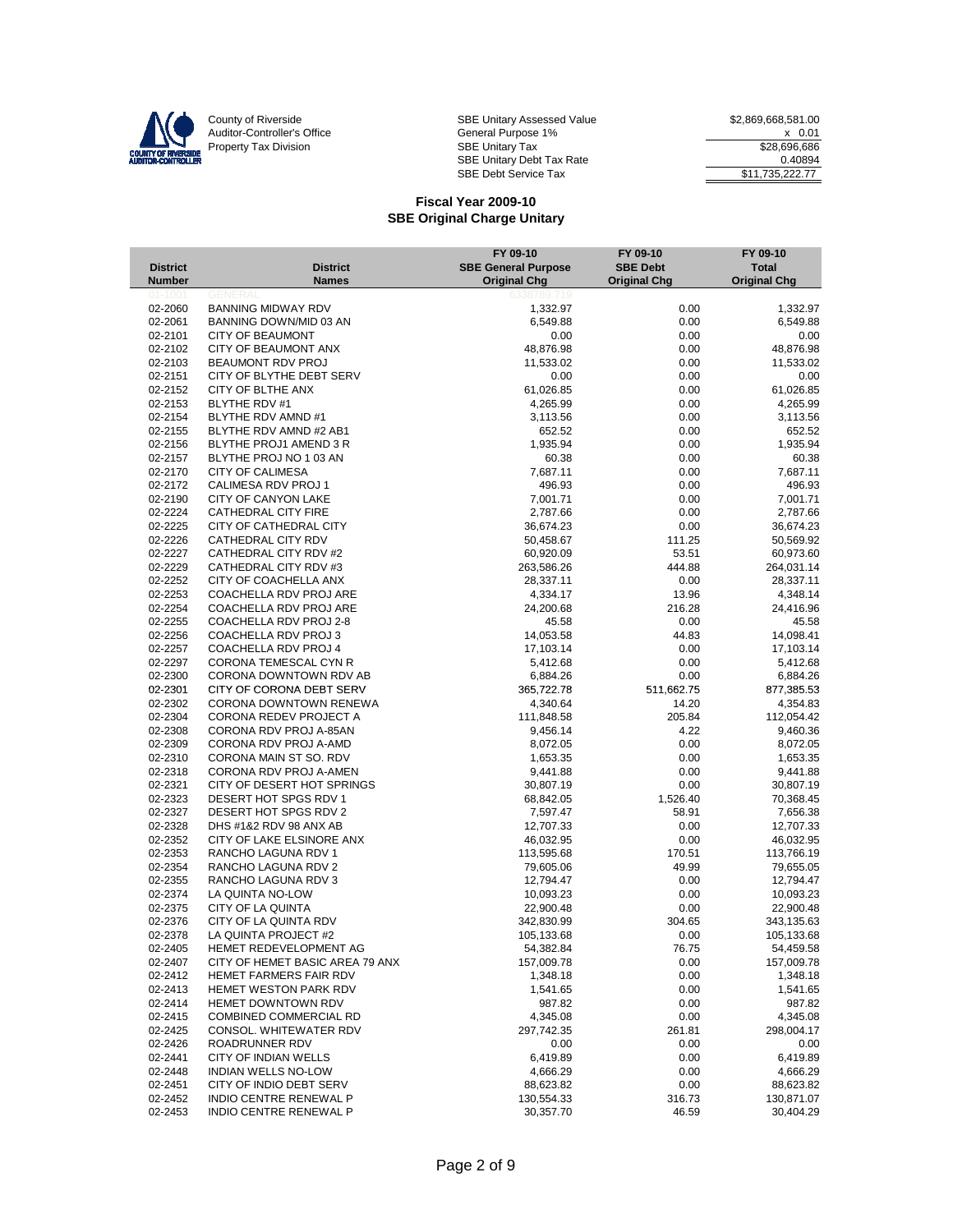

|                        |                                                              | FY 09-10                   | FY 09-10            | FY 09-10               |
|------------------------|--------------------------------------------------------------|----------------------------|---------------------|------------------------|
| <b>District</b>        | <b>District</b>                                              | <b>SBE General Purpose</b> | <b>SBE Debt</b>     | <b>Total</b>           |
| <b>Number</b>          | <b>Names</b>                                                 | <b>Original Chg</b>        | <b>Original Chg</b> | <b>Original Chg</b>    |
| $01 - 1001$<br>02-2454 | <b>GENERAL</b><br>DATE CAPITAL PROJ                          | 6338789.719<br>39,622.07   | 34.15               | 39,656.22              |
| 02-2463                | INDIO MERGER RDV PROJ                                        | 10,724.21                  | 0.00                | 10,724.21              |
| 02-2490                | CITY OF MORENO VALLEY                                        | 135,754.43                 | 0.00                | 135,754.43             |
| 02-2492                | MORENO VALLEY RDV                                            | 78,950.74                  | 0.00                | 78,950.74              |
| 02-2493                | <b>MORENO VALLEY FIRE</b>                                    | 26,890.54                  | 0.00                | 26,890.54              |
| 02-2494                | CITY OF MORENO VALLEY LIBRARY                                | 6,288.06                   | 0.00                | 6,288.06               |
| 02-2495                | <b>CITY OF MURRIETA</b>                                      | 54,059.05                  | 0.00                | 54,059.05              |
| 02-2498                | <b>CITY OF MURRIETA LIBRARY</b>                              | 6,339.09                   | 0.00                | 6,339.09               |
| 02-2499                | MURRIETA RDV PROJ AB12                                       | 21,062.95                  | 0.00                | 21,062.95              |
| 02-2500                | MURIETTA RDV 2006 AMEND AB1290                               | 299.88                     | 0.00                | 299.88                 |
| 02-2501                | <b>CITY OF NORCO</b>                                         | 39,731.87                  | 0.00                | 39,731.87              |
| 02-2505                | NORCO REDV PROJ 1                                            | 13,381.61                  | 17.49               | 13,399.09              |
| 02-2506                | NORCO REDV 84 ANX                                            | 108,860.55                 | 238.11              | 109,098.66             |
| 02-2507<br>02-2580     | NORCO RDV AMEND 3<br><b>CITY OF PALM DESERT</b>              | 678.87<br>34,430.13        | 0.00<br>0.00        | 678.87<br>34,430.13    |
| 02-2582                | PALM DESERT REDVEV PROJ 1                                    | 330,338.52                 | 657.41              | 330,995.93             |
| 02-2583                | PALM DESERT REDV 82 AN                                       | 293,636.86                 | 173.92              | 293,810.78             |
| 02-2584                | PALM DESERT RDV 2                                            | 92,473.67                  | 0.00                | 92,473.67              |
| 02-2586                | PALM DESERT RDV 3                                            | 12,762.91                  | 0.00                | 12,762.91              |
| 02-2587                | PALM DESERT RDV 4                                            | 54,186.62                  | 0.00                | 54,186.62              |
| 02-2590                | PALM DESERT NO-LOW                                           | 8,647.98                   | 0.00                | 8,647.98               |
| 02-2601                | CITY OF PALM SPRINGS DEBT SV                                 | 420,377.61                 | 0.00                | 420,377.61             |
| 02-2607                | PALM SPRGS CENT BUS REDEV PROJ                               | 16,429.40                  | 0.00                | 16,429.40              |
| 02-2608                | CITY OF PALM SPGS TAQ-AND RDV                                | 19,217.78                  | 111.13              | 19,328.92              |
| 02-2613                | OASIS RDV PROJECT                                            | 1,284.66                   | 0.00                | 1,284.66               |
| 02-2614                | N.PALM CANYON RDV                                            | 8,778.74                   | 112.66              | 8,891.40               |
| 02-2615                | HIGHLAND-GATEWAY RDV                                         | 1,901.38                   | 0.00                | 1,901.38               |
| 02-2616                | RAMON-BOGIE RDV PROJ                                         | 4,842.30                   | 21.94               | 4,864.25               |
| 02-2617                | SO. PALM CANYON RDV                                          | 5,891.94                   | 46.24               | 5,938.18               |
| 02-2618<br>02-2622     | <b>BARISTO-FARRELL RDV</b><br>PALM SPRINGS RDV PROJ 9        | 24,462.37<br>12,375.65     | 384.21<br>0.00      | 24,846.58<br>12,375.65 |
| 02-2623                | PALM SPRINGS CANYON RDV                                      | 5,293.57                   | 0.00                | 5,293.57               |
| 02-2651                | <b>CITY OF PERRIS</b>                                        | 76,954.35                  | 0.00                | 76,954.35              |
| 02-2652                | CITY OF PERRIS CENTRAL                                       | 0.00                       | 0.00                | 0.00                   |
| 02-2653                | CITY OF PERRIS NORTH R                                       | 0.00                       | 0.00                | 0.00                   |
| 02-2655                | RDV PROJ 1987                                                | 9,017.13                   | 0.00                | 9,017.13               |
| 02-2656                | PERRIS RDV PROJECT C &                                       | 177,489.28                 | 324.95              | 177,814.22             |
| 02-2657                | PERRIS RDV PROJECT 94                                        | 10,172.82                  | 0.00                | 10,172.82              |
| 02-2681                | CITY OF RANCHO MIRAGE                                        | 26,831.79                  | 0.00                | 26,831.79              |
| 02-2682                | RANCHO MIRAGE WHITEWATER REDV                                | 185,012.55                 | 200.44              | 185,212.98             |
| 02-2684                | RANCHO MIRAGE FIRE ASM                                       | 1,128.11                   | 0.00                | 1,128.11               |
| 02-2690                | RANCHO MIRAGE RDV-84 P                                       | 195,246.75                 | 105.50              | 195,352.25             |
| 02-2691                | RANCHO MIRAGE LIBRARY                                        | 582.65                     | 0.00                | 582.65                 |
| 02-2701                | CITY OF RIVERSIDE DEBT SV<br>SYCAMORE CYN BOX SPRGS PARK RDV | 434,496.14                 | 0.00                | 434,496.14             |
| 02-2703<br>02-2704     | SYC/BOX SPRGS-IND PK RDV AB1290                              | 21,044.15<br>206.41        | 25.11<br>0.00       | 21,069.27<br>206.41    |
| 02-2705                | RIV MALL & WHITE PK - 85 ANX                                 | 3,157.43                   | 0.00                | 3,157.43               |
| 02-2706                | RIVERSIDE MALL & WHITE PK 75 ANX                             | 60,450.57                  | 245.74              | 60,696.31              |
| 02-2707                | RIV MALL & WHITE PK RENEWAL PROJ                             | 248,543.64                 | 1,695.04            | 250,238.67             |
| 02-2708                | CASA BLANCA REDEVEL PR                                       | 29,356.99                  | 67.01               | 29,424.00              |
| 02-2709                | AIRPORT INDUST REDEVEL                                       | 22,313.16                  | 79.92               | 22,393.07              |
| 02-2710                | AIRPORT INDUS REDEV PR                                       | 17,212.05                  | 19.83               | 17,231.88              |
| 02-2711                | EASTSIDE REDEVELOPMENT                                       | 1,711.76                   | 7.98                | 1,719.74               |
| 02-2712                | CENTRAL INDUSTRIAL RED                                       | 17,088.65                  | 97.52               | 17,186.17              |
| 02-2713                | ARLINGTON CENTER PROJ                                        | 3,690.96                   | 23.71               | 3,714.66               |
| 02-2714                | CENTRAL INDUST RDV - 85                                      | 15,125.41                  | 9.04                | 15,134.45              |
| 02-2715                | AIRPORT INDUST RDV - 85                                      | 6,611.24                   | 11.62               | 6,622.86               |
| 02-2716                | <b>CENTRAL INDUST RDV 98</b>                                 | 259.52                     | 0.00                | 259.52                 |
| 02-2717                | MAGNOLIA CENTER RDV PR                                       | 6,979.44                   | 0.00                | 6,979.44               |
| 02-2718                | ARLINGTON AMND 3 RDV A                                       | 10,344.29                  | 0.00                | 10,344.29              |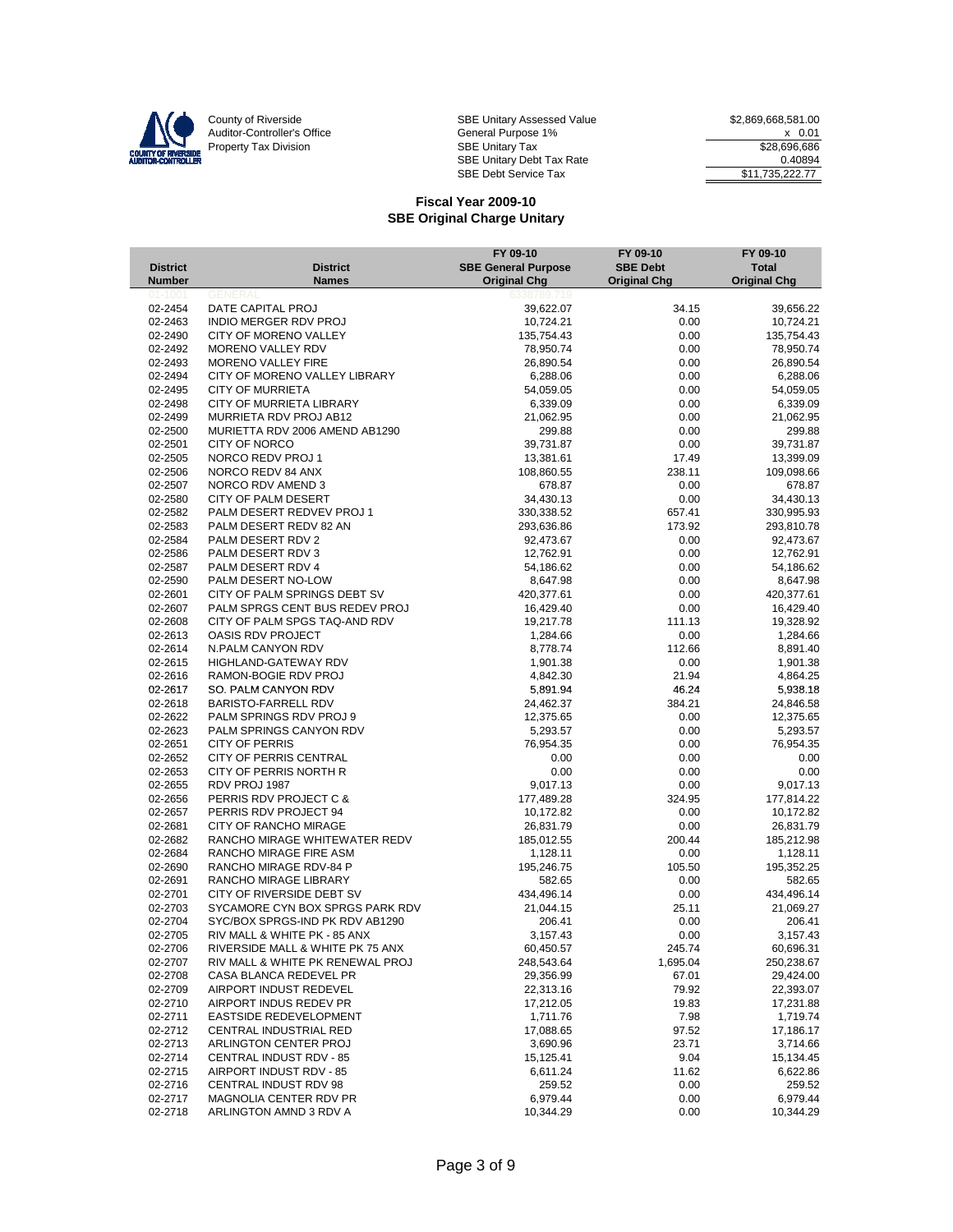

|                                  |                                                      | FY 09-10                                          | FY 09-10                               | FY 09-10                            |
|----------------------------------|------------------------------------------------------|---------------------------------------------------|----------------------------------------|-------------------------------------|
| <b>District</b><br><b>Number</b> | <b>District</b><br><b>Names</b>                      | <b>SBE General Purpose</b><br><b>Original Chg</b> | <b>SBE Debt</b><br><b>Original Chg</b> | <b>Total</b><br><b>Original Chg</b> |
| $01 - 100'$                      | <b>GENERAL</b>                                       | 6338789.719                                       |                                        |                                     |
| 02-2719                          | LA SIERRA/ARLANZA RDV                                | 36,009.11                                         | 0.00                                   | 36,009.11                           |
| 02-2724                          | ARLINGTON NO 3 04AX AB                               | 1,861.70                                          | 0.00                                   | 1,861.70                            |
| 02-2725                          | ARLINGTON NO 3 04AX E&                               | 756.16                                            | 0.00                                   | 756.16                              |
| 02-2726                          | HUNTER PARK/NORTHSIDE                                | 14,326.23                                         | 0.00                                   | 14,326.23                           |
| 02-2802                          | CITY OF SAN JACINTO AN                               | 37,732.44                                         | 0.00                                   | 37,732.44                           |
| 02-2803                          | CITY OF SAN JACINTO RD                               | 45,453.73                                         | 131.08                                 | 45,584.82                           |
| 02-2804                          | SOBOBA SPRGS RDV PLT P                               | 4,196.02                                          | 14.79                                  | 4,210.80                            |
| 02-2805                          | SAN JACINTO RDV AMEND                                | 3,215.56                                          | 0.00                                   | 3,215.56                            |
| 02-2900<br>02-2910               | <b>CITY OF TEMECULA</b>                              | 42,364.15                                         | 0.00                                   | 42,364.15                           |
| 02-2917                          | TEMECULA PROJ #1 - 198                               | 61,054.08<br>6,477.66                             | 0.00                                   | 61,054.08                           |
| 03-0004                          | CITY OF TEMECULA INC D<br>YUCAIPA UNIFIED SCHOOL     | 36,224.35                                         | 0.00<br>0.00                           | 6,477.66<br>36,224.35               |
| 03-0009                          | SAN BERNARDINO VAL COM COLLEGE                       | 6,247.31                                          | 0.00                                   | 6,247.31                            |
| 03-0018                          | COLTON JOINT UNIFIED SCHOOL                          | 5,120.45                                          | 0.00                                   | 5,120.45                            |
| 03-0501                          | ALVORD UNIFIED SCHOOL                                | 249,429.63                                        | 0.00                                   | 249,429.63                          |
| 03-0801                          | <b>BANNING UNIFIED SCHOOL</b>                        | 211,982.31                                        | 0.00                                   | 211,982.31                          |
| 03-1101                          | BEAUMONT UNIFIED SCHOOL                              | 207,526.22                                        | 0.00                                   | 207,526.22                          |
| 03-1601                          | COACHELLA VALLEY UNIFIED SCHOOL                      | 345,130.39                                        | 0.00                                   | 345,130.39                          |
| 03-1701                          | CORONA NORCO UNIFIED SCHOOL                          | 823,533.71                                        | 0.00                                   | 823,533.71                          |
| 03-2001                          | DESERT SANDS UNIFIED SCHOOL                          | 648,248.61                                        | 429,156.86                             | 1,077,405.47                        |
| 03-2201                          | DESERT CENTER UNIFIED SCHOOL                         | 157,742.47                                        | 0.00                                   | 157,742.47                          |
| 03-2301                          | LAKE ELSINORE UNIFIED                                | 431,952.86                                        | 0.00                                   | 431,952.86                          |
| 03-3201                          | HEMET UNIFIED SCHOOL                                 | 635,958.22                                        | 0.00                                   | 635,958.22                          |
| 03-3601                          | JURUPA UNIFIED SCHOOL                                | 505,384.55                                        | 0.00                                   | 505,384.55                          |
| 03-3901                          | MENIFEE SCHOOL                                       | 24,045.79                                         | 0.00                                   | 24,045.79                           |
| 03-4201                          | MORENO VALLEY UNIFIED SCHOOL                         | 411,010.17                                        | 0.00                                   | 411,010.17                          |
| 03-4501                          | <b>MURRIETA UNIFIED</b>                              | 209,408.92                                        | 0.00                                   | 209,408.92                          |
| 03-4701                          | NUVIEW SCHOOL                                        | 33,109.55                                         | 0.00                                   | 33,109.55                           |
| 03-5101                          | PALM SPRINGS UNIFIED SCHOOL                          | 924,655.47                                        | 0.00                                   | 924,655.47                          |
| 03-5301                          | PALO VERDE UNIFIED SCHOOL                            | 351,470.99                                        | 0.00                                   | 351,470.99                          |
| 03-5401                          | PALO VERDE COMMUNITY COLLEGE                         | 61,466.86                                         | 0.00                                   | 61,466.86                           |
| 03-5701                          | PERRIS SCHOOL                                        | 22,669.98                                         | 0.00                                   | 22,669.98                           |
| 03-5801                          | RIVERSIDE UNIFIED SCHOOL                             | 967,023.03                                        | 0.00                                   | 967,023.03                          |
| 03-6101                          | ROMOLAND SCHOOL                                      | 11,850.23                                         | 0.00                                   | 11,850.23                           |
| 03-6301                          | SAN JACINTO UNIFIED SCHOOL                           | 136,194.10                                        | 0.00                                   | 136,194.10                          |
| 03-6501<br>03-6520               | <b>TEMECULA UNIFIED</b>                              | 293,541.27                                        | 0.00                                   | 293,541.27                          |
| 03-8001                          | TEMECULA UNIFIED B & I<br>VAL VERDE UNIF             | 0.00<br>67,020.32                                 | 93,531.37<br>0.00                      | 93,531.37<br>67,020.32              |
| 03-8601                          | PERRIS UNION HIGH SCHOOL                             | 346,628.16                                        | 0.00                                   | 346,628.16                          |
| 03-9001                          | DESERT COMMUNITY COLLEGE                             | 478,243.11                                        | 0.00                                   | 478,243.11                          |
| 03-9101                          | RIVERSIDE CITY COMMUNITY COLLEGE                     | 445,667.46                                        | 0.00                                   | 445,667.46                          |
| 03-9201                          | MT SAN JACINTO JUNIOR COLLEGE                        | 306,930.18                                        | 0.00                                   | 306,930.18                          |
| 03-9830                          | ELSINORE AREA ELEM SCHOOL FUND                       | 195,166.23                                        | 0.00                                   | 195,166.23                          |
| 03-9831                          | PERRIS AREA ELEM SCHOOL FUND                         | 205,970.47                                        | 0.00                                   | 205,970.47                          |
| 03-9832                          | PERRIS JR HIGH AREA FUND                             | 137,346.05                                        | 0.00                                   | 137,346.05                          |
| 03-9896                          | RIV. CO. OFFICE OF EDUCATION                         | 917,769.74                                        | 0.00                                   | 917,769.74                          |
| 04-1110                          | RIV CO REG PARK & OPEN SPACE                         | 20,525.70                                         | 0.00                                   | 20,525.70                           |
| 04-1351                          | FLOOD CONTROL ADMINISTRATION                         | 48,675.63                                         | 0.00                                   | 48,675.63                           |
| 04-1361                          | FLOOD CONTROL ZONE 1                                 | 123,001.28                                        | 0.00                                   | 123,001.28                          |
| 04-1362                          | FLOOD CONTROL ZONE 2                                 | 120,674.16                                        | 0.00                                   | 120,674.16                          |
| 04-1363                          | FLOOD CONTROL ZONE 3                                 | 27,024.20                                         | 0.00                                   | 27,024.20                           |
| 04-1364                          | FLOOD CONTROL ZONE 4                                 | 236,621.23                                        | 0.00                                   | 236,621.23                          |
| 04-1365                          | FLOOD CONTROL ZONE 5                                 | 48,214.96                                         | 0.00                                   | 48,214.96                           |
| 04-1366                          | FLOOD CONTROL ZONE 6                                 | 98,691.47                                         | 0.00                                   | 98,691.47                           |
| 04-1367                          | FLOOD CONTROL ZONE 7                                 | 37,000.28                                         | 0.00                                   | 37,000.28                           |
| 04-1376                          | FLOOD ZN 6 ANX 1                                     | 2,785.93                                          | 0.00                                   | 2,785.93                            |
| 04-1701                          | COUNTY SERVICE AREA 1 *                              | 111.97                                            | 0.00                                   | 111.97                              |
| 04-1702                          | COUNTY SERVICE AREA 2 *                              | 13.18                                             | 0.00                                   | 13.18                               |
| 04-1713<br>04-1714               | COUNTY SERVICE AREA 12 *<br>COUNTY SERVICE AREA 13 * | 50.24                                             | 0.00                                   | 50.24                               |
|                                  |                                                      | 192.04                                            | 0.00                                   | 192.04                              |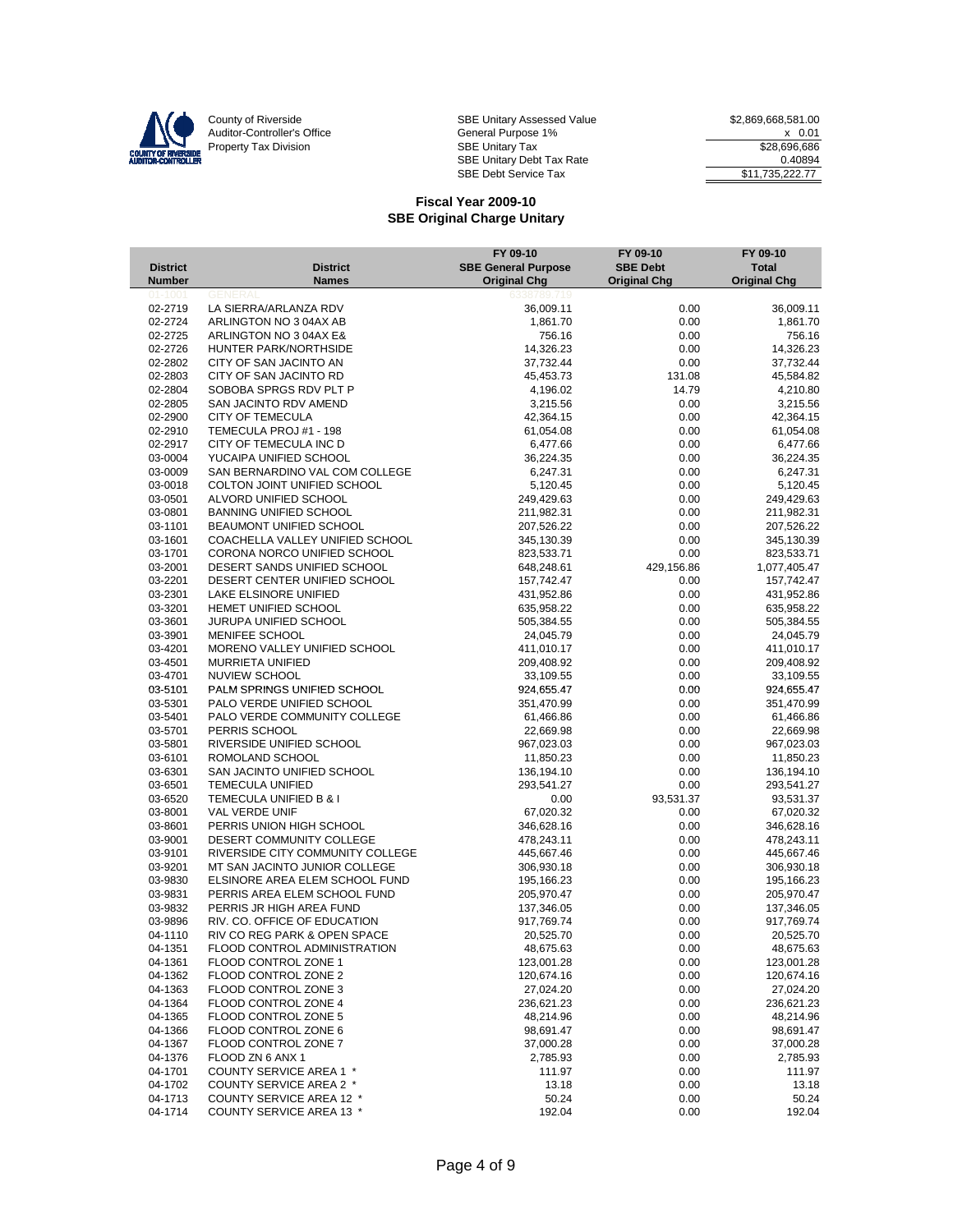

County of Riverside Same SBE Unitary Assessed Value 32,869,668,581.00 Auditor-Controller's Office **General Purpose 1%** X 0.01 Property Tax Division 686 Contract Tax SBE Unitary Tax 686 Contract Tax 528,696,686 SBE Unitary Debt Tax Rate 0.40894 SBE Debt Service Tax  $$11,735,222.77$ 

|                           |                                                                      | FY 09-10                                          | FY 09-10                               | FY 09-10                            |
|---------------------------|----------------------------------------------------------------------|---------------------------------------------------|----------------------------------------|-------------------------------------|
| <b>District</b><br>Number | <b>District</b><br><b>Names</b>                                      | <b>SBE General Purpose</b><br><b>Original Chg</b> | <b>SBE Debt</b><br><b>Original Chg</b> | <b>Total</b><br><b>Original Chg</b> |
| $01 - 1001$               | <b>GENERA</b>                                                        | 6338789.719                                       |                                        |                                     |
| 04-1716                   | COUNTY SERVICE AREA 15 *                                             | 462.28                                            | 0.00                                   | 462.28                              |
| 04-1718                   | COUNTY SERVICE AREA 17 *                                             | 47.32                                             | 0.00                                   | 47.32                               |
| 04-1722                   | <b>COUNTY SERVICE AREA 20 *</b>                                      | 9.11                                              | 0.00                                   | 9.11                                |
| 04-1723                   | COUNTY SERVICE AREA 21 *                                             | 206.74                                            | 0.00                                   | 206.74                              |
| 04-1724                   | <b>COUNTY SERVICE AREA 22 *</b>                                      | 54.38                                             | 0.00                                   | 54.38                               |
| 04-1725<br>04-1726        | <b>COUNTY SERVICE AREA 23 *</b><br><b>COUNTY SERVICE AREA 24 *</b>   | 24.19<br>2.37                                     | 0.00<br>0.00                           | 24.19<br>2.37                       |
| 04-1729                   | COUNTY SERVICE AREA 27 *                                             | 522.21                                            | 0.00                                   | 522.21                              |
| 04-1733                   | <b>COUNTY SERVICE AREA 30 *</b>                                      | 163.94                                            | 0.00                                   | 163.94                              |
| 04-1736                   | COUNTY SERVICE AREA 33 *                                             | 911.58                                            | 0.00                                   | 911.58                              |
| 04-1739                   | <b>COUNTY SERVICE AREA 36 *</b>                                      | 1,980.36                                          | 0.00                                   | 1,980.36                            |
| 04-1742                   | <b>COUNTY SERVICE AREA 38 *</b>                                      | 2,009.11                                          | 0.00                                   | 2,009.11                            |
| 04-1745                   | COUNTY SERVICE AREA 41 *                                             | 2,998.11                                          | 0.00                                   | 2,998.11                            |
| 04-1747                   | <b>COUNTY SERVICE AREA 43 *</b>                                      | 426.55                                            | 0.00                                   | 426.55                              |
| 04-1751                   | <b>COUNTY SERVICE AREA 46</b>                                        | 588.97                                            | 0.00                                   | 588.97                              |
| 04-1752                   | COUNTY SERVICE AREA 47 *                                             | 551.52                                            | 0.00                                   | 551.52                              |
| 04-1753                   | <b>COUNTY SERVICE AREA 48</b>                                        | 0.00                                              | 0.00                                   | 0.00                                |
| 04-1756                   | <b>COUNTY SERVICE AREA 51</b>                                        | 4,285.16                                          | 0.00                                   | 4,285.16                            |
| 04-1757                   | <b>COUNTY SERVICE AREA 52 *</b>                                      | 630.22                                            | 0.00                                   | 630.22                              |
| 04-1758                   | <b>COUNTY SERVICE AREA 53 *</b>                                      | 7.65                                              | 0.00                                   | 7.65                                |
| 04-1763                   | <b>COUNTY SERVICE AREA 57</b>                                        | 0.00                                              | 0.00                                   | 0.00                                |
| 04-1765                   | <b>COUNTY SERVICE AREA 59 *</b>                                      | 134.10                                            | 0.00                                   | 134.10                              |
| 04-1766                   | COUNTY SERVICE AREA 60 *                                             | 237.55                                            | 0.00                                   | 237.55                              |
| 04-1768                   | <b>COUNTY SERVICE AREA 62</b>                                        | 1,719.56                                          | 0.00                                   | 1,719.56                            |
| 04-1774                   | COUNTY SERVICE AREA 67 *                                             | 200.21                                            | 0.00                                   | 200.21                              |
| 04-1776                   | <b>COUNTY SERVICE AREA 69</b>                                        | 1,822.24                                          | 0.00                                   | 1,822.24                            |
| 04-1777                   | COUNTY SERVICE AREA 70 *                                             | 1,032.54                                          | 0.00                                   | 1,032.54                            |
| 04-1779<br>04-1781        | <b>COUNTY SERVICE AREA 72 *</b><br>COUNTY SERVICE AREA 73 *          | 204.41<br>73.16                                   | 0.00<br>0.00                           | 204.41<br>73.16                     |
| 04-1782                   | <b>COUNTY SERVICE AREA 74</b>                                        | 1,948.60                                          | 0.00                                   | 1,948.60                            |
| 04-1783                   | COUNTY SERVICE AREA 75 *                                             | 173.20                                            | 0.00                                   | 173.20                              |
| 04-1788                   | <b>COUNTY SERVICE AREA 80 *</b>                                      | 4,527.42                                          | 0.00                                   | 4,527.42                            |
| 04-1790                   | <b>COUNTY SERVICE AREA 62</b>                                        | 0.00                                              | 6,595.08                               | 6,595.08                            |
| 04-1791                   | <b>COUNTY SERVICE AREA 82</b>                                        | 32.69                                             | 0.00                                   | 32.69                               |
| 04-1793                   | COUNTY SERVICE AREA 84 *                                             | 2,221.10                                          | 0.00                                   | 2,221.10                            |
| 04-1794                   | <b>COUNTY SERVICE AREA 85 *</b>                                      | 5,785.47                                          | 0.00                                   | 5,785.47                            |
| 04-1795                   | COUNTY SERVICE AREA 86 *                                             | 9,326.04                                          | 0.00                                   | 9,326.04                            |
| 04-1796                   | <b>COUNTY SERVICE AREA 87 *</b>                                      | 218.45                                            | 0.00                                   | 218.45                              |
| 04-1799                   | <b>COUNTY SERVICE AREA 89 *</b>                                      | 189.49                                            | 0.00                                   | 189.49                              |
| 04-1802                   | <b>COUNTY SERVICE AREA 91 *</b>                                      | 353.01                                            | 0.00                                   | 353.01                              |
| 04-1803                   | COUNTY SERVICE AREA 92 *                                             | 8.90                                              | 0.00                                   | 8.90                                |
| 04-1804                   | <b>COUNTY SERVICE AREA 93 *</b>                                      | 2,460.76                                          | 0.00                                   | 2,460.76                            |
| 04-1805                   | COUNTY SERVICE AREA 94 *                                             | 32.68                                             | 0.00                                   | 32.68                               |
| 04-1808                   | COUNTY SERVICE AREA 97 *                                             | 432.09                                            | 0.00                                   | 432.09                              |
| 04-1814                   | <b>COUNTY SERVICE AREA 102 *</b>                                     | 44.33                                             | 0.00                                   | 44.33                               |
| 04-1815<br>04-1816        | <b>COUNTY SERVICE AREA 103 *</b><br><b>COUNTY SERVICE AREA 104 *</b> | 127.19<br>1,229.31                                | 0.00<br>0.00                           | 127.19<br>1,229.31                  |
| 04-1817                   | COUNTY SERVICE AREA 105                                              | 308.52                                            | 0.00                                   | 308.52                              |
| 04-1820                   | <b>COUNTY SERVICE AREA 108 *</b>                                     | 67.72                                             | 0.00                                   | 67.72                               |
| 04-1825                   | COUNTY SERVICE AREA 113 *                                            | 486.33                                            | 0.00                                   | 486.33                              |
| 04-1837                   | <b>COUNTY SERVICE AREA 125</b>                                       | 37.88                                             | 0.00                                   | 37.88                               |
| 04-1838                   | COUNTY SERVICE AREA 126                                              | 3,307.33                                          | 0.00                                   | 3,307.33                            |
| 04-1845                   | <b>COUNTY SERVICE AREA 145*</b>                                      | 2,286.23                                          | 0.00                                   | 2,286.23                            |
| 04-1854                   | RANCHO MIRAGE CSD FIRE                                               | 7,399.32                                          | 0.00                                   | 7,399.32                            |
| 04-1855                   | RANCHO MIRAGE CSD LIBRARY                                            | 3,089.00                                          | 0.00                                   | 3,089.00                            |
| 04-4005                   | SUMMIT CEMETERY DISTRICT                                             | 14,589.84                                         | 0.00                                   | 14,589.84                           |
| 04-4011                   | BEAUMONT CEMETERY                                                    | 9,498.54                                          | 0.00                                   | 9,498.54                            |
| 04-4015                   | COACHELLA VALLEY PUBLIC CEMETERY                                     | 8,910.67                                          | 0.00                                   | 8,910.67                            |
| 04-4018                   | ELSINORE VALLEY CEMETERY                                             | 8,748.54                                          | 0.00                                   | 8,748.54                            |
| 04-4025                   | MURRIETA CEMETERY                                                    | 1,812.84                                          | 0.00                                   | 1,812.84                            |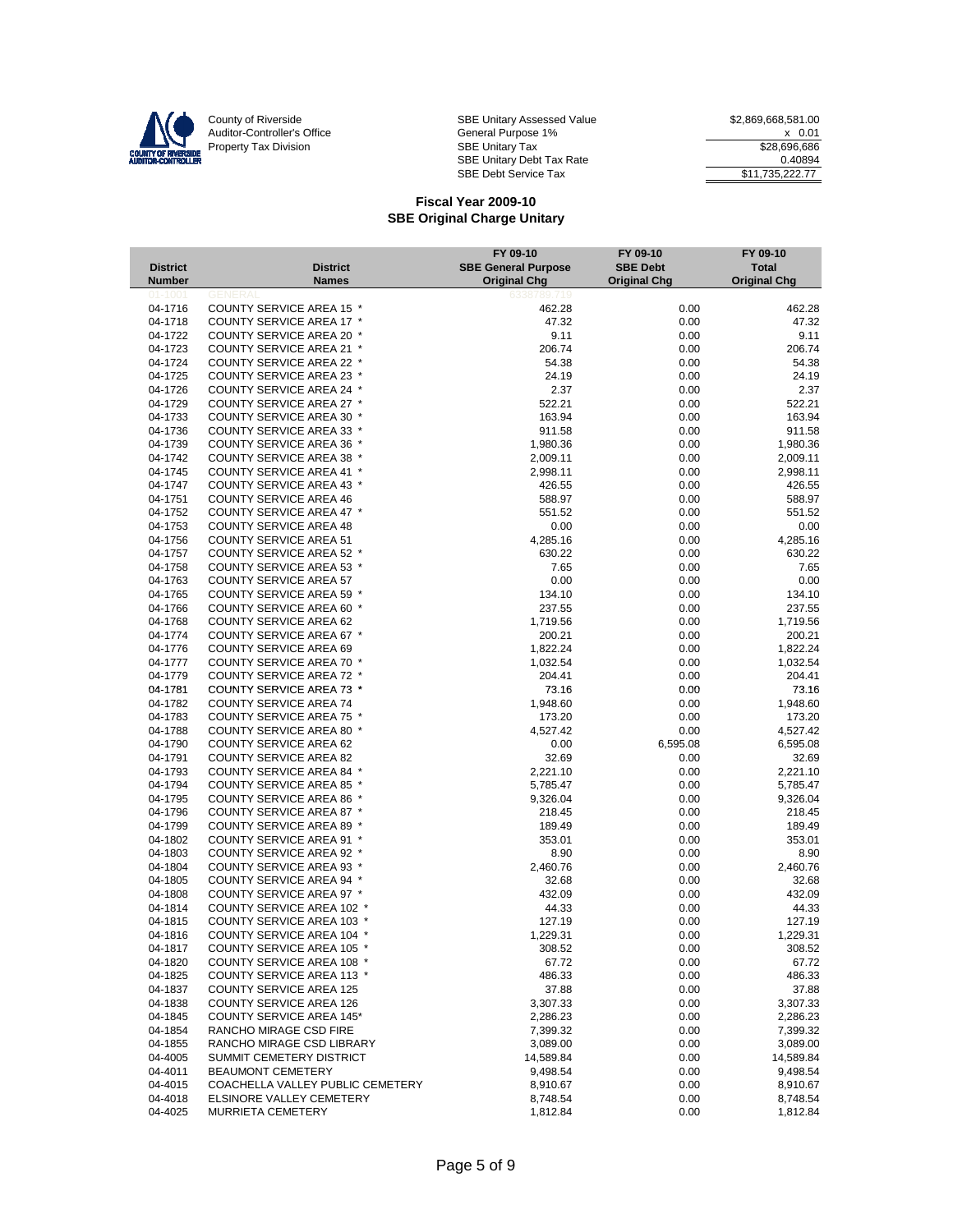

|                 |                                    | FY 09-10                   | FY 09-10            | FY 09-10            |
|-----------------|------------------------------------|----------------------------|---------------------|---------------------|
| <b>District</b> | <b>District</b>                    | <b>SBE General Purpose</b> | <b>SBE Debt</b>     | <b>Total</b>        |
| <b>Number</b>   | <b>Names</b>                       | <b>Original Chg</b>        | <b>Original Chg</b> | <b>Original Chg</b> |
| $01 - 1001$     | GENERA                             | 6338789                    |                     |                     |
| 04-4031         | PALM SPRINGS PUBLIC CEMETERY       | 5,108.27                   | 0.00                | 5,108.27            |
| 04-4035         | PALO VERDE CEMETERY                | 6,947.78                   | 0.00                | 6,947.78            |
| 04-4038         | PERRIS VALLEY CEMETERY             | 3,848.06                   | 0.00                | 3,848.06            |
| 04-4041         | SAN JACINTO VALLEY CEMETERY        | 7,319.59                   | 0.00                | 7,319.59            |
| 04-4045         | TEMECULA PUBLIC CEMETERY           | 4,036.28                   | 0.00                | 4,036.28            |
| 04-4047         | <b>WILDOMAR CEMETERY</b>           | 4,286.22                   | 0.00                | 4,286.22            |
| 04-4110         | CATHEDRAL CITY COM SVC             | 6,120.66                   | 0.00                | 6,120.66            |
| 04-4111         | CATHEDRAL CITY COM SVC ZN A        | 292.02                     | 0.00                | 292.02              |
| 04-4112         | CATHEDRAL CITY CON SVC ZN B        | 12,352.88                  | 0.00                | 12,352.88           |
| 04-4121         | <b>EDGEMONT COMMUNITY SERVICES</b> | 7,480.42                   | 0.00                | 7,480.42            |
| 04-4126         | EDGEMONT COM SERV DIST ILL 1       | 129.23                     | 0.00                | 129.23              |
| 04-4151         | <b>JURUPA COMMUNITY SERVICES</b>   | 55,105.29                  | 0.00                | 55,105.29           |
| 04-4156         | JURUPA COM SERV DIST ILL 2         | 172.57                     | 0.00                | 172.57              |
| 04-4157         | <b>JURUPA COMM SERV IMP 2</b>      | 2,467.92                   | 0.00                | 2,467.92            |
| 04-4158         | <b>JURUPA COMM SERV IMP 3</b>      | 2,683.95                   | 0.00                | 2,683.95            |
| 04-4171         | SANTA ROSA COMMUNITY SERVICES      | 1,987.77                   | 0.00                | 1,987.77            |
| 04-4251         | RUBIDOUX COMMUNITY SERVICES        | 39,376.12                  | 0.00                | 39,376.12           |
| 04-4266         | MURRIETA CITY ZONE OF BEN. CSD     | 285.01                     | 0.00                | 285.01              |
| 04-4270         | MORENO VALLEY COMM SVC             | 1,295.48                   | 0.00                | 1,295.48            |
| 04-4271         | MORENO VAL COMM SV ZN A            | 32,514.69                  | 0.00                | 32,514.69           |
| 04-4272         | MORENO VAL COMM SV ZN B            | 1,938.13                   | 0.00                | 1,938.13            |
| 04-4302         | TEMECULA ZONE B                    | 22.49                      | 0.00                | 22.49               |
| 04-4325         | COACHELLA FIRE PROTECTION          | 14,035.75                  | 0.00                | 14,035.75           |
| 04-4331         | <b>IDYLLWILD FIRE PROTECTION</b>   | 18,363.60                  | 0.00                | 18,363.60           |
| 04-4341         | MURRIETA FIRE PROT DIST - CITY     | 27,637.58                  | 0.00                | 27,637.58           |
| 04-4343         | MURRIETA FIRE POR CO FIRE- CITY    | 24,047.40                  | 0.00                | 24,047.40           |
| 04-4365         | <b>DESERT HOSPITAL</b>             | 80,995.69                  | 0.00                | 80,995.69           |
| 04-4381         | PALO VERDE VALLEY HOSPITAL         | 6,714.33                   | 0.00                | 6,714.33            |
| 04-4391         | SAN GORGONIO PASS MEM HOSPITAL     | 20,718.27                  | 0.00                | 20,718.27           |
| 04-4455         | BANNING UNIF SCH DIST LIB          | 28,435.14                  | 0.00                | 28,435.14           |
| 04-4461         | <b>BEAUMONT LIBRARY</b>            | 16,421.25                  | 0.00                | 16,421.25           |
| 04-4485         | PALO VERDE VALLEY LIBRARY          | 16,456.68                  | 0.00                | 16,456.68           |
| 04-4541         | <b>WEST RIVERSIDE MEMORIAL</b>     | 0.00                       | 0.00                | 0.00                |
| 04-4555         | CV MOSQ & VECTOR CONTROL           | 76,885.83                  | 0.00                | 76,885.83           |
| 04-4571         | N.W. MOSQUITO & VECTOR CONT DIST   | 30,521.54                  | 0.00                | 30,521.54           |
| 04-4606         | BEAUMONT CHERRY VAL REC & PARK     | 24,605.53                  | 0.00                | 24,605.53           |
| 04-4611         | COACHELLA VALLEY REC AND PARK      | 43,851.66                  | 0.00                | 43,851.66           |
| 04-4621         | <b>JURUPA AREA REC &amp; PARK</b>  | 17,171.64                  | 0.00                | 17,171.64           |
| 04-4631         | COUNTY ORTEGA TRAIL REC & PK       | 9,547.50                   | 0.00                | 9,547.50            |
| 04-4646         | VALLEY WIDE REC & PARK             | 28,634.52                  | 0.00                | 28,634.52           |
| 04-4661         | <b>COACHELLA SANITARY</b>          | 5,423.69                   | 0.00                | 5,423.69            |
| 04-4671         | HOME GARDENS SANITARY              | 2,885.50                   | 0.00                | 2,885.50            |
| 04-4681         | <b>VALLEY SANITARY</b>             | 15,373.24                  | 0.00                | 15,373.24           |
| 04-4696         | <b>THERMAL SANITARY</b>            | 6,328.85                   | 0.00                | 6,328.85            |
| 04-4811         | <b>CABAZON COUNTY WATER</b>        | 3,456.27                   | 0.00                | 3,456.27            |
| 04-4821         | COACHELLA VALLEY COUNTY WATER      | 94,587.51                  | 816,880.17          | 911,467.68          |
| 04-4830         | <b>CVWD IMP DIST 55</b>            | 0.00                       | 54,462.11           | 54,462.11           |
| 04-4834         | CVWD IMP DIST 54                   | 0.00                       | 107,218.28          | 107,218.28          |
| 04-4841         | COACHELLA VAL CO WTR IMP DIST 10   | 1,652.61                   | 0.00                | 1,652.61            |
| 04-4842         | COACHELLA VAL CO WTR IMP DIST 17   | 89.62                      | 0.00                | 89.62               |
| 04-4844         | COACHELLA VAL CO WTR IMP DIST 13   | 31.12                      | 0.00                | 31.12               |
| 04-4847         | COACHELLA VAL CO WTR IMP DIST 80   | 16,490.14                  | 0.00                | 16,490.14           |
| 04-4849         | COACHELLA VAL CO WTR IMP DIST 50   | 398.61                     | 0.00                | 398.61              |
| 04-4851         | DESERT HOT SPRINGS COUNTY WATER    | 47,718.32                  | 0.00                | 47,718.32           |
| 04-4853         | DESERT HOT SPRINGS CO WTR IMP B    | 9,028.80                   | 0.00                | 9,028.80            |
| 04-4854         | DESERT HOT SPRINGS CO WTR IMP C    | 9,641.04                   | 0.00                | 9,641.04            |
| 04-4855         | DESERT HOT SPRGS CO WATER IMP 1    | 3,909.17                   | 0.00                | 3,909.17            |
| 04-4856         | DESERT HOT SPRGS CO WATER IMP 2    | 1,511.72                   | 0.00                | 1,511.72            |
| 04-4861         | EAST BLYTHE COUNTY WATER           | 3,128.88                   | 0.00                | 3,128.88            |
| 04-4866         | DESERT HOT SPGS CO WTR IMP G       | 4,432.86                   | 0.00                | 4,432.86            |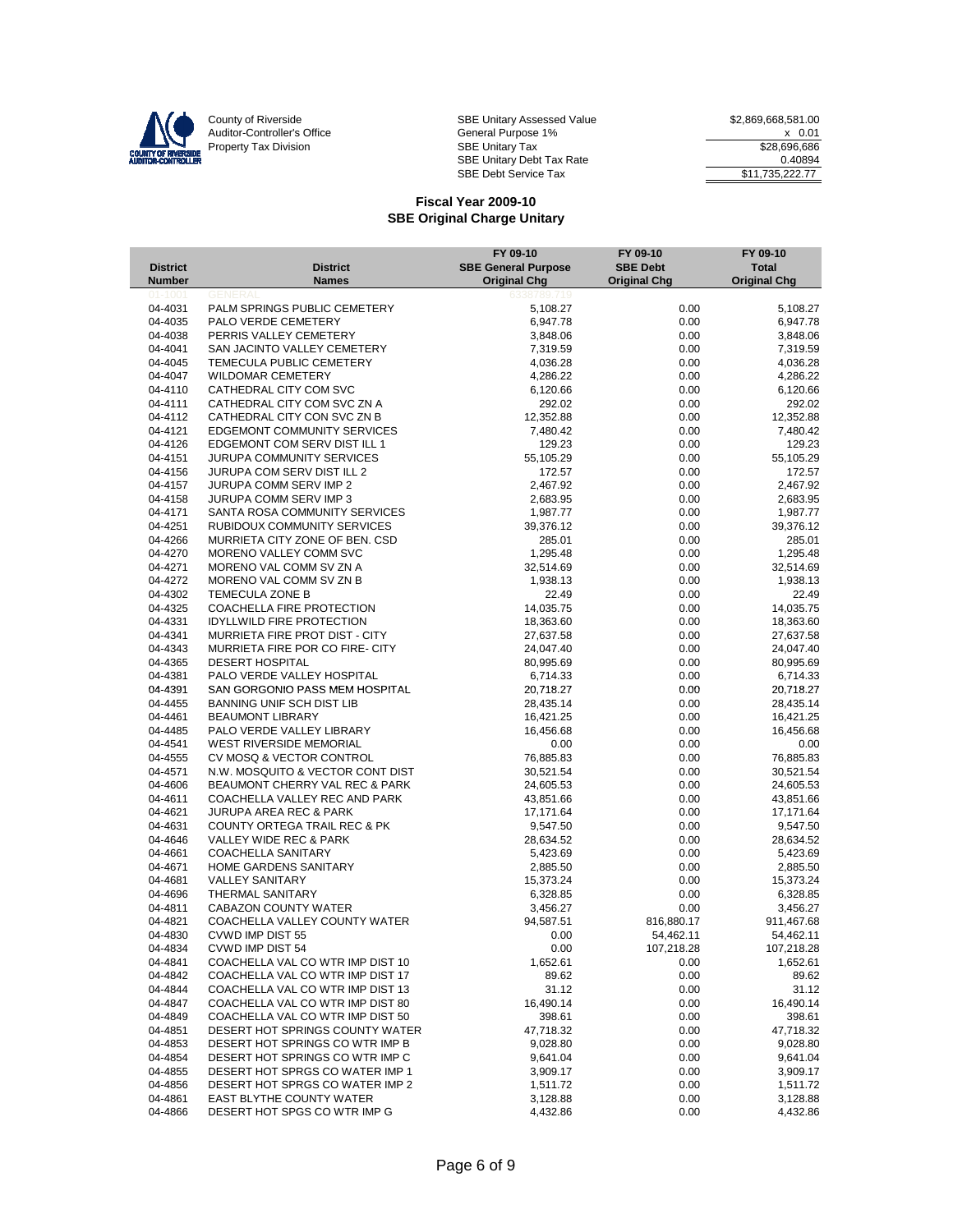

 $\overline{\phantom{a}}$ 

County of Riverside Same SBE Unitary Assessed Value 32,869,668,581.00 Auditor-Controller's Office **General Purpose 1%** X 0.01 Property Tax Division 686 Contract Tax SBE Unitary Tax 686 Contract Tax 528,696,686 SBE Unitary Debt Tax Rate 0.40894 SBE Debt Service Tax  $$11,735,222.77$ 

|                    |                                                              | FY 09-10                   | FY 09-10            | FY 09-10            |
|--------------------|--------------------------------------------------------------|----------------------------|---------------------|---------------------|
| <b>District</b>    | <b>District</b>                                              | <b>SBE General Purpose</b> | <b>SBE Debt</b>     | <b>Total</b>        |
| Number             | <b>Names</b>                                                 | <b>Original Chg</b>        | <b>Original Chg</b> | <b>Original Chg</b> |
|                    |                                                              |                            |                     |                     |
| 04-4867            | DESERT HOT SPRS CO WATER IMP E                               | 1,357.71                   | 0.00                | 1,357.71            |
| 04-4869            | DESERT HOT SPRINGS CO WTR IMP S                              | 22,003.56                  | 0.00                | 22,003.56           |
| 04-4871            | <b>IDYLLWILD COUNTY WATER</b>                                | 6,440.06                   | 0.00                | 6,440.06            |
| 04-4872<br>04-4877 | <b>IDYLLWILD COUNTY WATER IMP 1</b><br>MURRIETA COUNTY WATER | 4,222.63<br>155.42         | 0.00<br>0.00        | 4,222.63            |
| 04-4891            | PINE COVE COUNTY WATER                                       | 2,177.60                   | 0.00                | 155.42<br>2,177.60  |
| 04-4893            | <b>WEST VALLEY WATER</b>                                     | 0.05                       | 0.00                | 0.05                |
| 04-4896            | YUCAIPA VALLEY COUNTY WATER                                  | 3,485.02                   | 0.00                | 3,485.02            |
| 04-4897            | YUCAIPA VALLEY CO WTR IMP #1                                 | 2,103.08                   | 0.00                | 2,103.08            |
| 04-5121            | DESERT WATER AGENCY                                          | 28,769.66                  | 2,928,873.97        | 2,957,643.63        |
| 04-5131            | DESERT WATER AGENCY 1ST FRINGE                               | 10,154.04                  | 28,726.53           | 38,880.57           |
| 04-5132            | DESERT WATER AGENCY 2ND FRINGE                               | 195.76                     | 16,797.45           | 16,993.20           |
| 04-5133            | DESERT WATER AGENCY 3RD FRINGE                               | 334.53                     | 39,322.50           | 39,657.03           |
| 04-5134            | DESERT WATER AGENCY 4TH FRINGE                               | 352.65                     | 36,027.49           | 36,380.14           |
| 04-5135            | DESERT WATER AGENCY 5TH FRINGE                               | 463.58                     | 93,627.60           | 94,091.18           |
| 04-5136            | DESERT WATER AGENCY 6TH FRINGE                               | 2,016.56                   | 126,761.53          | 128,778.09          |
| 04-5137            | DESERT WATER AGENCY 7TH FRINGE                               | 74.73                      | 6,892.92            | 6,967.65            |
| 04-5139            | DESERT WATER AGENCY 9TH FRINGE                               | 15.48                      | 492.64              | 508.13              |
| 04-5141            | DESERT WATER AGENCY 10TH FRINGE                              | 1,088.05                   | 116,600.12          | 117,688.16          |
| 04-5171            | SAN GORGONIO PASS WTR AG DEBT SV                             | 52,661.70                  | 2,108,479.91        | 2,161,141.62        |
| 04-5301            | <b>METRO WATER EAST 13019</b>                                | 0.00                       | 428,768.78          | 428,768.78          |
| 04-5311            | M W D EAST 1ST FR 1301                                       | 0.00                       | 167,347.68          | 167,347.68          |
| 04-5312            | M W D EAST 2ND FR 1301                                       | 0.00                       | 20,839.88           | 20,839.88           |
| 04-5313            | MWD EAST 3RD FR 130199                                       | 0.00                       | 18,812.15           | 18,812.15           |
| 04-5314            | M W D EAST 4TH FR 1301                                       | 0.00                       | 212.76              | 212.76              |
| 04-5315            | M W D EAST 5TH FR 1301                                       | 0.00                       | 27,928.89           | 27,928.89           |
| 04-5316            | M W D EAST 6TH FR 1301                                       | 0.00                       | 1,893.83            | 1,893.83            |
| 04-5317            | M W D EAST 7TH FR 1301                                       | 0.00                       | 36,156.10           | 36,156.10           |
| 04-5318            | M W D EAST 8TH FR 1301                                       | 0.00                       | 44,213.04           | 44,213.04           |
| 04-5319            | M W D EAST 9TH FR 1301                                       | 0.00                       | 100.22              | 100.22              |
| 04-5321            | M W D EAST 10TH FR 130                                       | 0.00                       | 3,806.44            | 3,806.44            |
| 04-5322            | M W D EAST 11TH FR 130                                       | 0.00                       | 1,126.46            | 1,126.46            |
| 04-5323            | M W D EAST 12TH FR 130                                       | 0.00                       | 324.95              | 324.95              |
| 04-5324            | M W D EAST 13TH FR 130                                       | 0.00                       | 384,098.89          | 384,098.89          |
| 04-5325            | M W D EAST 14TH FR 130                                       | 0.00                       | 399,687.14          | 399,687.14          |
| 04-5326            | M W D EAST 15TH FR 130                                       | 0.00                       | 6,691.66            | 6,691.66            |
| 04-5327<br>04-5328 | M W D EAST 16TH FR 130<br>M W D EAST 17TH FR 130             | 0.00<br>0.00               | 66.77<br>723.01     | 66.77<br>723.01     |
| 04-5329            | M W D EAST 18TH FR 130                                       | 0.00                       | 7,981.83            | 7,981.83            |
| 04-5331            | M W D EAST 19TH FR 130                                       | 0.00                       | 10,161.41           | 10,161.41           |
| 04-5332            | M W D EAST 20TH FR 130                                       | 0.00                       | 9,555.52            | 9,555.52            |
| 04-5333            | M W D EAST 21ST FR 130                                       | 0.00                       | 23,844.33           | 23,844.33           |
| 04-5334            | M W D EAST 22ND FR 130                                       | 0.00                       | 12,435.82           | 12,435.82           |
| 04-5335            | M W D EAST 23RD FR 130                                       | 0.00                       | 0.12                | 0.12                |
| 04-5336            | M W D EAST 24TH FR 130                                       | 0.00                       | 7,015.90            | 7,015.90            |
| 04-5337            | MWD EAST 25TH FRINGE 1                                       | 0.00                       | 0.82                | 0.82                |
| 04-5351            | <b>METRO WATER WEST 13029</b>                                | 0.00                       | 1,082,837.76        | 1,082,837.76        |
| 04-5361            | M W D WEST 1ST FR 1302                                       | 0.00                       | 35,929.61           | 35,929.61           |
| 04-5362            | M W D WEST 2ND FR 1302                                       | 0.00                       | 1,628.03            | 1,628.03            |
| 04-5363            | MWD WEST 3RD FR 130299                                       | 0.00                       | 33,487.87           | 33,487.87           |
| 04-5364            | M W D WEST 4TH FR 1302                                       | 0.00                       | 8.10                | 8.10                |
| 04-5365            | M W D WEST 5TH FR 1302                                       | 0.00                       | 2,786.65            | 2,786.65            |
| 04-5366            | M W D WEST 6TH FR 1302                                       | 0.00                       | 133,394.86          | 133,394.86          |
| 04-5367            | M W D WEST 7TH FR 1302                                       | 0.00                       | 64.78               | 64.78               |
| 04-5368            | M W D WEST 8TH FR 1302                                       | 0.00                       | 45.06               | 45.06               |
| 04-5369            | M W D WEST 9TH FR 1302                                       | 0.00                       | 375.64              | 375.64              |
| 04-5371            | M W D WEST 10TH FR 130                                       | 0.00                       | 7,747.71            | 7,747.71            |
| 04-5372            | M W D WEST 11TH FR 130                                       | 0.00                       | 4,778.82            | 4,778.82            |
| 04-5373            | M W D WEST 12TH FR 130                                       | 0.00                       | 45.53               | 45.53               |
| 04-5374            | M W D WEST 13TH FR 130                                       | 0.00                       | 2,201.18            | 2,201.18            |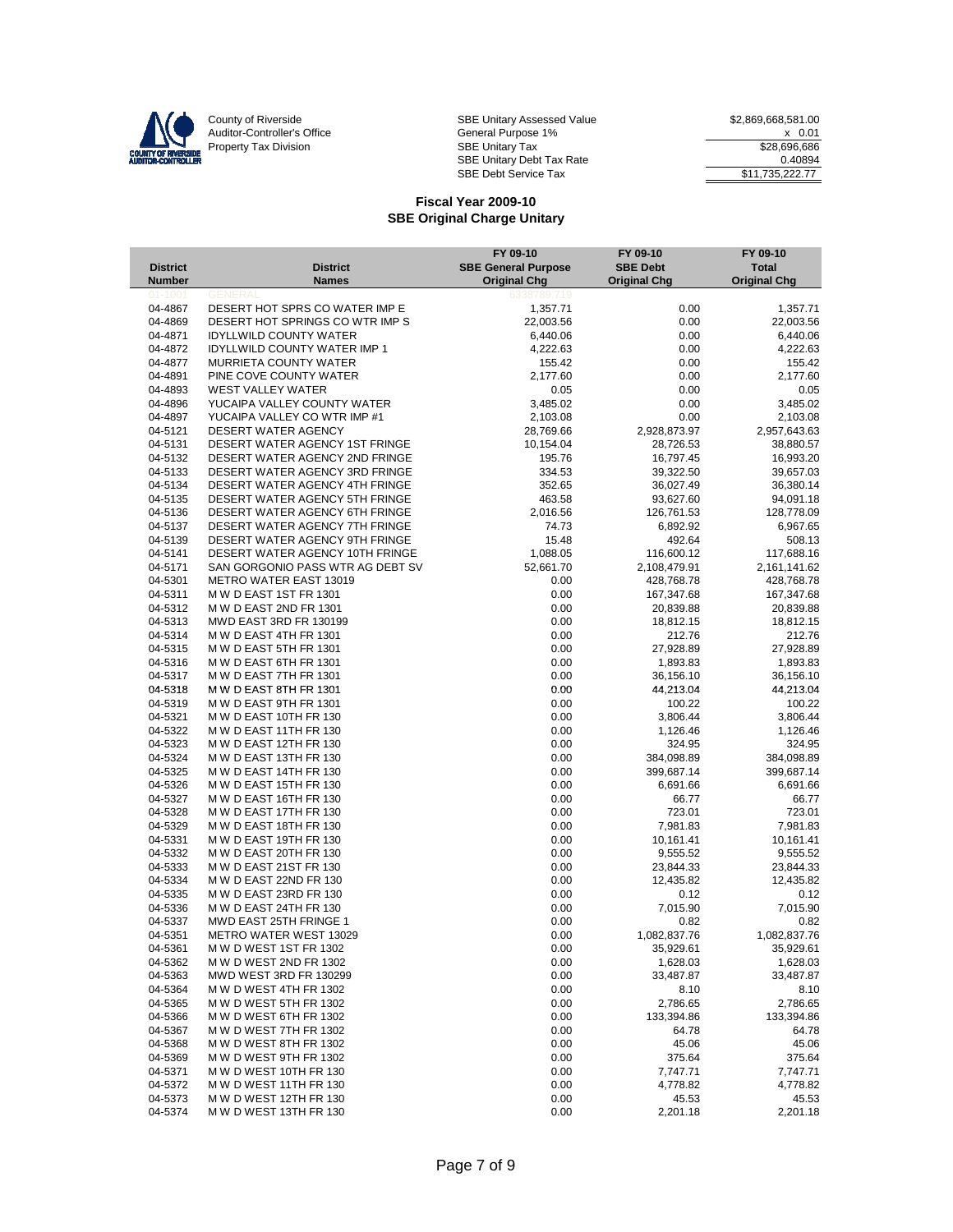

County of Riverside Same SBE Unitary Assessed Value 32,869,668,581.00 Auditor-Controller's Office **General Purpose 1%** X 0.01 Property Tax Division 686 Contract Tax SBE Unitary Tax 686 Contract Tax 528,696,686 SBE Unitary Debt Tax Rate 0.40894 SBE Debt Service Tax  $$11,735,222.77$ 

| <b>District</b>    | <b>District</b>                                                       | FY 09-10<br><b>SBE General Purpose</b> | FY 09-10<br><b>SBE Debt</b> | FY 09-10<br><b>Total</b> |
|--------------------|-----------------------------------------------------------------------|----------------------------------------|-----------------------------|--------------------------|
| Number             | <b>Names</b>                                                          | <b>Original Chg</b>                    | <b>Original Chg</b>         | <b>Original Chg</b>      |
| $01 - 1001$        | <b>GENERAI</b>                                                        | 6338789.<br>719                        |                             |                          |
| 04-5375            | M W D WEST 14TH FR 130                                                | 0.00                                   | 2,935.68                    | 2,935.68                 |
| 04-5377            | M W D WEST 16TH FR 130                                                | 0.00                                   | 1,541.77                    | 1,541.77                 |
| 04-5378<br>04-5379 | MWD WEST 17TH FR 13029<br>MWD WEST 18TH FR 13029                      | 0.00<br>0.00                           | 122.28<br>24.53             | 122.28<br>24.53          |
| 04-5401            | EASTERN MUNICIPAL WATE                                                | 141,549.32                             | 0.00                        | 141,549.32               |
| 04-5404            | EASTERN MUNICIPAL WATE                                                | 59,065.42                              | 0.00                        | 59,065.42                |
| 04-5411            | EASTERN MUN WATER 1ST FRINGE                                          | 35,087.31                              | 0.00                        | 35,087.31                |
| 04-5412            | <b>EASTERN MUN WATER 2ND FRINGE</b>                                   | 3,421.70                               | 0.00                        | 3,421.70                 |
| 04-5413            | <b>EASTERN MUN WATER 3RD FRINGE</b>                                   | 4,172.12                               | 0.00                        | 4,172.12                 |
| 04-5414            | EASTERN MUN WATER 4TH FRINGE                                          | 102.33                                 | 0.00                        | 102.33                   |
| 04-5415            | EASTERN MUN WATER 5TH FRINGE                                          | 3,966.02                               | 0.00                        | 3,966.02                 |
| 04-5416            | EASTERN MUN WATER 6TH FRINGE                                          | 1,021.11                               | 0.00                        | 1,021.11                 |
| 04-5417            | EASTERN MUN WATER 7TH FRINGE                                          | 1,097.22                               | 0.00                        | 1,097.22                 |
| 04-5418            | EASTERN MUN WATER 8TH FRINGE                                          | 550.51                                 | 0.00                        | 550.51                   |
| 04-5419            | EASTERN MUN WATER 9TH FRINGE                                          | 21.64                                  | 0.00                        | 21.64                    |
| 04-5421            | EASTERN MUN WATER 10TH FRINGE                                         | 174.72                                 | 0.00                        | 174.72                   |
| 04-5422            | <b>EASTERN MUN WATER 11TH FRINGE</b>                                  | 75.72                                  | 0.00                        | 75.72                    |
| 04-5423            | EASTERN MUN WATER 12TH FRINGE                                         | 3.99                                   | 0.00                        | 3.99                     |
| 04-5424            | <b>EASTERN MUN WATER 13TH FRINGE</b>                                  | 16,653.79                              | 0.00                        | 16,653.79                |
| 04-5425            | <b>EASTERN MUN WATER 14TH FRINGE</b>                                  | 3,980.37                               | 0.00                        | 3,980.37                 |
| 04-5426<br>04-5427 | EASTERN MUN WATER 15TH FRINGE<br><b>EASTERN MUN WATER 16TH FRINGE</b> | 842.05                                 | 0.00                        | 842.05                   |
| 04-5428            | EASTERN MUN WATER 17TH FRINGE                                         | 12.00<br>19.36                         | 0.00<br>0.00                | 12.00<br>19.36           |
| 04-5429            | EASTERN MUN WATER 18TH FRINGE                                         | 259.35                                 | 0.00                        | 259.35                   |
| 04-5430            | <b>EASTERN MUN WATER 19TH FRINGE</b>                                  | 604.14                                 | 0.00                        | 604.14                   |
| 04-5434            | EASTERN MUN WATER 20TH FRINGE                                         | 139.38                                 | 0.00                        | 139.38                   |
| 04-5435            | EASTERN MUN WATER 21ST FRINGE                                         | 448.35                                 | 0.00                        | 448.35                   |
| 04-5437            | EASTERN MUN WATER 22ND FRINGE                                         | 1,243.09                               | 0.00                        | 1,243.09                 |
| 04-5443            | EASTERN MUN WATER 24TH FRINGE                                         | 1,801.44                               | 0.00                        | 1,801.44                 |
| 04-5453            | EASTERN MUN WATER IMP DIST 3                                          | 38,001.33                              | 0.00                        | 38,001.33                |
| 04-5455            | EASTERN MUN WATER IMP DIST 5                                          | 31.66                                  | 0.00                        | 31.66                    |
| 04-5457            | EASTERN MUN WATER IMP DIST 7                                          | 137.88                                 | 0.00                        | 137.88                   |
| 04-5459            | EASTERN MUN WATER IMP DIST 9                                          | 1,507.49                               | 0.00                        | 1,507.49                 |
| 04-5461            | EASTERN MUN WATER IMP DIST 10                                         | 5,781.21                               | 0.00                        | 5,781.21                 |
| 04-5462            | EASTERN MUN WATER IMP DIST 11                                         | 185.64                                 | 0.00                        | 185.64                   |
| 04-5463            | EASTERN MUN WATER IMP DIST 12                                         | 411.83                                 | 0.00                        | 411.83                   |
| 04-5464            | EASTERN MUN WATER IMP DIST 13                                         | 8,988.33                               | 0.00                        | 8,988.33                 |
| 04-5466            | EASTERN MUN WATER IMP DIST 15                                         | 23.57                                  | 0.00                        | 23.57                    |
| 04-5468<br>04-5469 | EASTERN MUN WTR IMP DIST 17<br>EASTERN MUN WATER IMP DIST 18          | 21,750.37<br>436.76                    | 0.00<br>0.00                | 21,750.37<br>436.76      |
| 04-5473            | EASTERN MUN WTR IMP DIST 21                                           | 2,103.77                               | 0.00                        | 2,103.77                 |
| 04-5474            | EASTERN MUN WTR IMP DI                                                |                                        | 158,926.25                  | 158,926.25               |
| 04-5483            | EASTERN MUN WATER IMP DIST C                                          | 5,165.69                               | 0.00                        | 5,165.69                 |
| 04-5484            | EASTERN MUN WTR IMP DIST U-13                                         | 9,290.24                               | 0.00                        | 9,290.24                 |
| 04-5489            | EASTERN MUN WTR IMP DIST U-10                                         | 951.61                                 | 0.00                        | 951.61                   |
| 04-5491            | EASTERN MUN WTR IMP DIST U-1                                          | 8,435.64                               | 0.00                        | 8,435.64                 |
| 04-5493            | EASTERN MUN WATER IMP DIST U-3                                        | 6,996.84                               | 0.00                        | 6,996.84                 |
| 04-5494            | EASTERN MUN WTR IMP DIST U-4                                          | 895.94                                 | 0.00                        | 895.94                   |
| 04-5495            | EASTERN MUN WATER IMP DIST U-5                                        | 222.66                                 | 0.00                        | 222.66                   |
| 04-5496            | EASTERN MUN WTR IMP DIST U-6                                          | 604.38                                 | 0.00                        | 604.38                   |
| 04-5497            | EASTERN MUN WTR IMP DIST U-7                                          | 303.77                                 | 0.00                        | 303.77                   |
| 04-5498            | EASTERN MUN WTR IMP DIST U-8                                          | 34,242.06                              | 436,316.40                  | 470,558.46               |
| 04-5501            | ELSINORE VALLEY MUNICIPAL WATER                                       | 61,401.37                              | 0.00                        | 61,401.37                |
| 04-5512            | ELSINORE VAL MUN WTR 2ND FRINGE                                       | 3,725.67                               | 0.00                        | 3,725.67                 |
| 04-5513<br>04-5514 | ELSINORE VAL MUN WTR 3<br>ELSINORE VAL MUN WTR 4TH FRINGE             | 0.08<br>219.55                         | 0.00                        | 0.08                     |
| 04-5515            | ELSINORE VAL MUN WTR 5TH FRINGE                                       | 198.03                                 | 0.00<br>0.00                | 219.55<br>198.03         |
| 04-5516            | ELSINORE VAL MUN WTR 6TH FRINGE                                       | 7,477.07                               | 0.00                        | 7,477.07                 |
| 04-5517            | ELSINORE VAL MUN WTR 7TH FRINGE                                       | 57.93                                  | 0.00                        | 57.93                    |
| 04-5519            | ELSINORE VAL MUN WTR 9TH FRINGE                                       | 3.54                                   | 0.00                        | 3.54                     |
|                    |                                                                       |                                        |                             |                          |